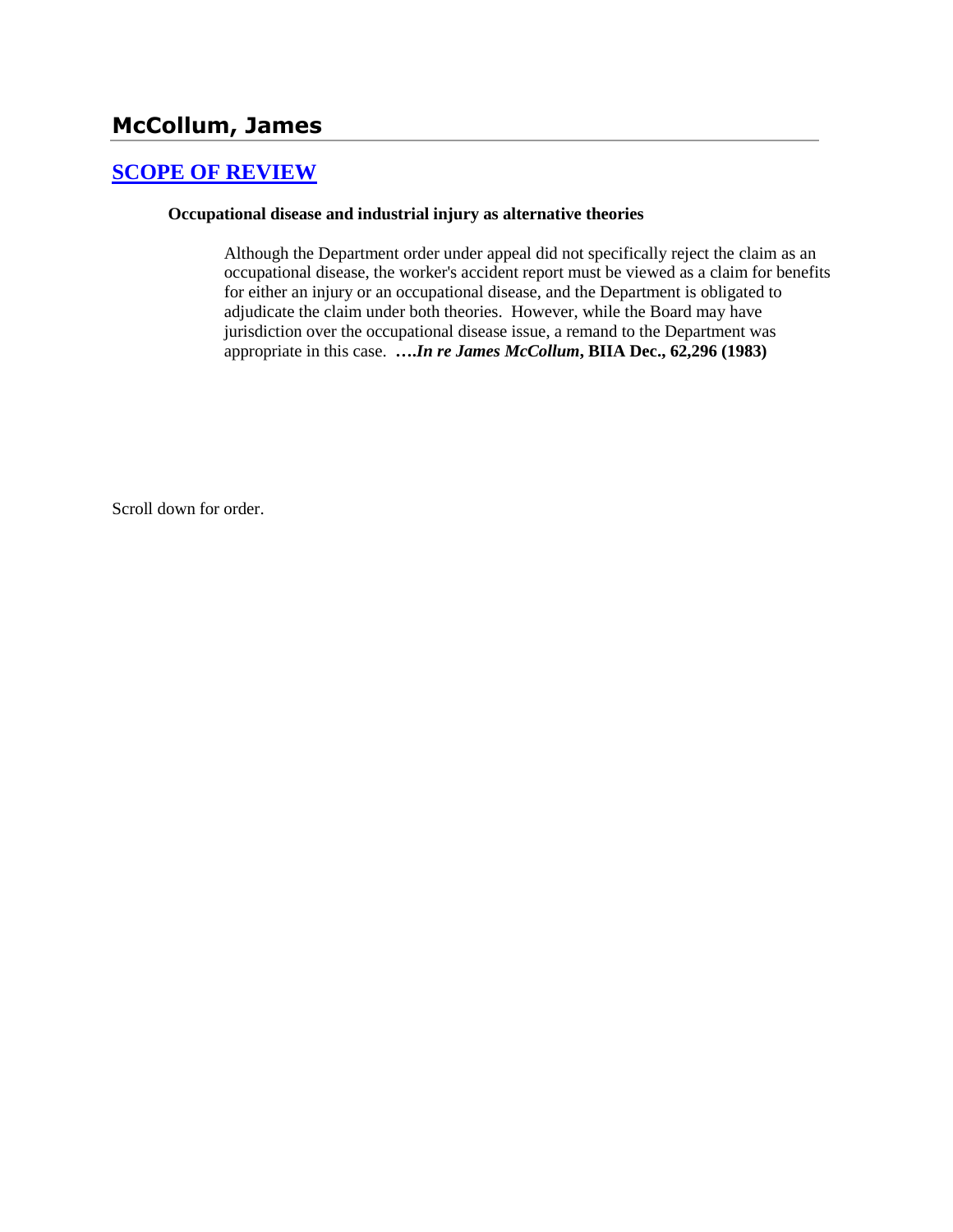### **BEFORE THE BOARD OF INDUSTRIAL INSURANCE APPEALS STATE OF WASHINGTON**

**)**

**IN RE: JAMES H. MCCOLLUM ) DOCKET NO. 62,296**

**CLAIM NO. H 898809 ) DECISION AND ORDER**

APPEARANCES:

Claimant, James H. McCollum, by Delay, Curran, Thompson and Pontarolo, per Robert H. Thompson, Jr. and Michael J. Pontarolo

Employer, Barton Oldsmobile Company None

Department of Labor and Industries, by The Attorney General, per Robert C. Milhem, Jerry Hertel, and Gregory M. Kane, Assistants

This is an appeal filed by the claimant on June 4, 1982 from an order of the Department of Labor and Industries (Department) dated May 11, 1987. The order adhered to the provisions of a prior Department order rejecting the claim on the grounds there was no proof of a specific injury as that term is defined by the Industrial Insurance laws. The Department order is reversed and the claim is remanded for further consideration.

## **PROCEDURAL STATUS AND EVIDENTIARY RULINGS**

Pursuant to RCW 51.52.104 and RCW 51.52.106, this matter is before the Board for review and decision on a timely Petition for Review filed by the claimant to a Proposed Decision and Order issued on May 3, 1983, in which the order of the Department dated May 11, 1982 was sustained.

The Board has reviewed the evidentiary rulings in the record of proceedings and finds that no prejudicial error was committed. Said rulings are hereby affirmed.

## **DECISION**

The evidence presented by the parties is adequately set forth in the Proposed Decision and Order. We agree with the determination therein that James H. McCollum did not sustain an industrial injury to his back during the course of his employment with Barton Oldsmobile Company. We also agreed with the decision not to resolve in this appeal the issue of whether or not Mr. McCollum's back condition is the result of an occupational disease. Review has been granted because, in our judgment, the Department erred in failing to consider whether the claim which was filed qualified as an occupational disease. An order remanding the claim is appropriate to assure the Department resolves that issue in an informed manner.

1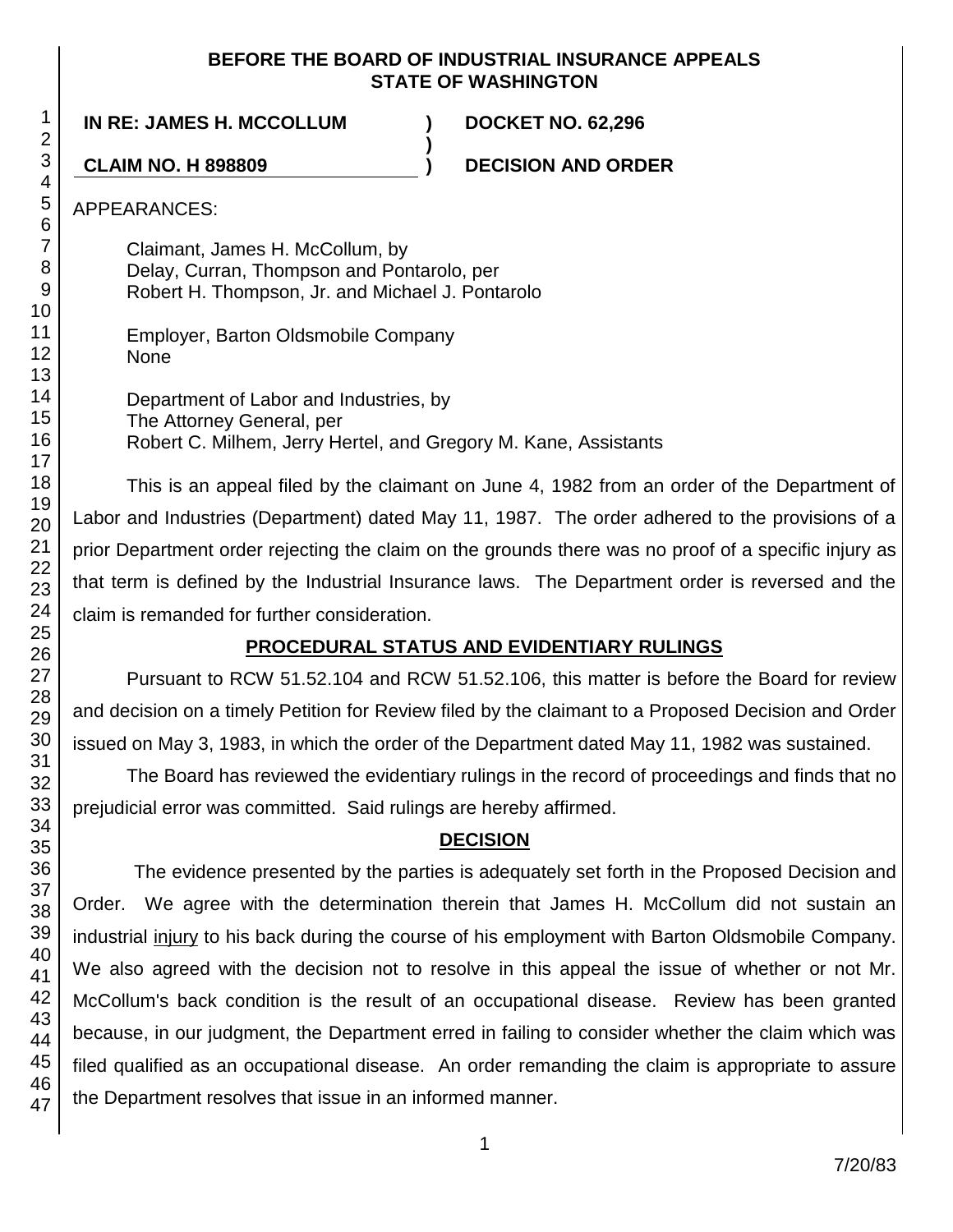The claimant has fallen far short of sustaining his burden of proving by a preponderance of the credible evidence that he sustained a sudden traumatic injury during the course of his employment. Militating strongly against this theory of recovery are the facts that (1) no accident was reported to the employer or to the claimant's examining and treating physician, and (2) it appears that even as of the date Mr. McCollum testified at a hearing of his appeal, he remained mystified concerning the correct date of any alleged traumatic incident.

It is also clear from the record what the Department has not yet considered whether the claimant contracted an occupational disease within the meaning of the Workers' Compensation Act. The Department order from which appeal was taken is different from many other Department orders we have seen in "reject" cases, in that it makes no reference whatsoever to occupational disease. Nevertheless, the accident report which Mr. McCollum filed on August 4, 1981, as supplemented by the information on the employer's portion of that report received by the Department on August 24, 1981, must properly be viewed as an "application" or "claim" for benefits either as an injury or an occupational disease. In holding that the Department should not restrict its inquiry to the industrial injury issue upon receipt of one of the "Accident Report" forms it supplies, we note that the Department does not distribute any forms entitled "Occupational Disease Report". Therefore, workers seeking benefits under the Act will almost invariably utilize the "Accident report" form even when they believe they have contracted an occupational disease. In such cases the Department is obligated to investigate and rule upon the existence of an occupational disease. It was error for the Department not have yet done so in this case.

Because the jurisdiction of this Board is appellate only, we can consider only matters which are first determined by the Department, Lenk v. Department of Labor and Industries, 3 Wn. App. 977 (1970), as limited by the issues raised by the notice of appeal, Brakus v. Department of Labor and Industries, 18 Wn. 2d 218 (1956). Although there is merit to the claimant's argument that we have jurisdiction to decide the occupational disease question based upon this record (because the notice of appeal raises the occupational disease question and the Department was placed on notice at the first conference that the occupational disease theory would be pursued), we believe the better approach to this case is to remand the claim to the Department with instructions to consider the "accident report" as an application for benefits which encompasses an occupational disease claim and to investigate and pass upon the claim on that basis.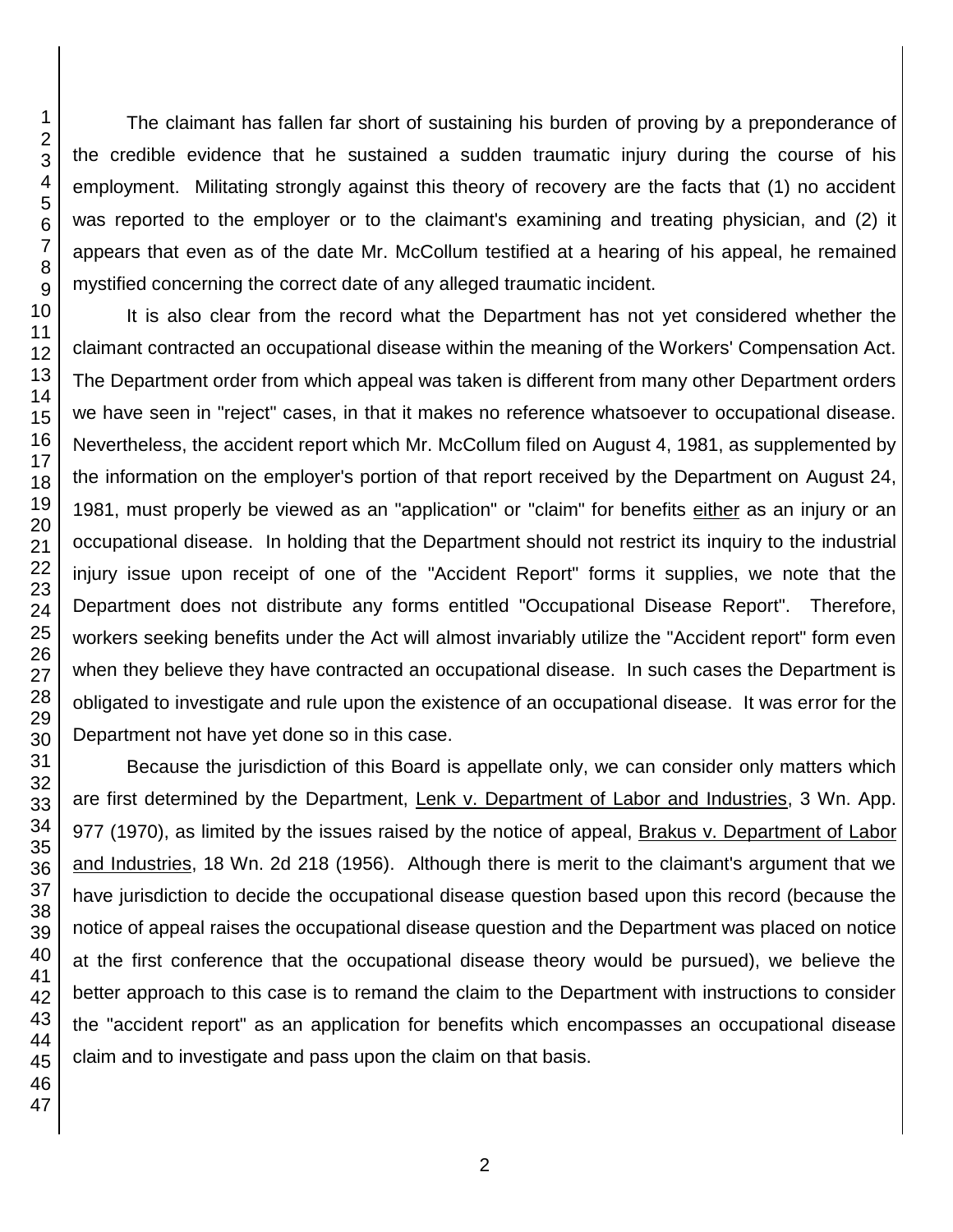After consideration of the Proposed Decision and Order, the Petition for Review filed thereto, and a careful review of the entire record before us, we hereby enter the following:

## **FINDINGS OF FACT**

- 1. On August 4, 1981 the Department of Labor and Industries received a report of accident from James H. McCollum alleging the occurrence of an industrial injury to his low back during the course of this employment with Barton Oldsmobile Company on July 1, 1981. The employer's portion of the report received on August 24, 1981 did not indicate an injury on any specific date, but rather lower back pain increasing in severity "for last several years". The claim was assigned Claim No. H 898809. On March 26, 1982, the Department issued its order rejecting the claim on grounds there was no proof of a specific injury at a definite time and place in the course of employment, and the claimant's condition was not the result of an industrial injury as that term is defined in the Workers' Compensation Act. A protest and request for reconsideration of the Department's March 26, 1982 order was filed with the Department, and by order dated May 11, 1982, the Department adhered to the provisions of its order rejecting the claim. A notice of appeal was filed on behalf of the claimant on June 4, 1982, and on June 23, 1982, the Board of Industrial Insurance Appeals issued its order granting the appeal, assigned it Docket No. 62,296, and directed that proceedings be held on the issues therein raised.
- 2. The question of whether or not Mr. McCollum contracted an occupational disease arising naturally and proximately out of his work for Barton Oldsmobile Company has not yet been addressed and passed upon by the Department of at the administrative level.
- 3. Neither during the course of his employment on or about April 1, 1981, nor during the course of his employment on or about July 1, 1981, did James H. McCollum sustain a sudden and tangible happening of a traumatic nature to his low back, producing an immediate or prompt result.

## **CONCLUSIONS OF LAW**

Based upon the foregoing findings of fact, This Board concludes as follows:

- 1. The Board of Industrial Insurance Appeals has jurisdiction of the parties and subject matter of this appeal.
- 2. On or about April 1, 1981, claimant James H. McCollum did not sustain an industrial injury within the meaning of the Workers' Compensation Act.
- 3. On or about July 1, 1981, claimant James H. McCollum did not sustain an industrial injury within the meaning of the Workers' Compensation Act.